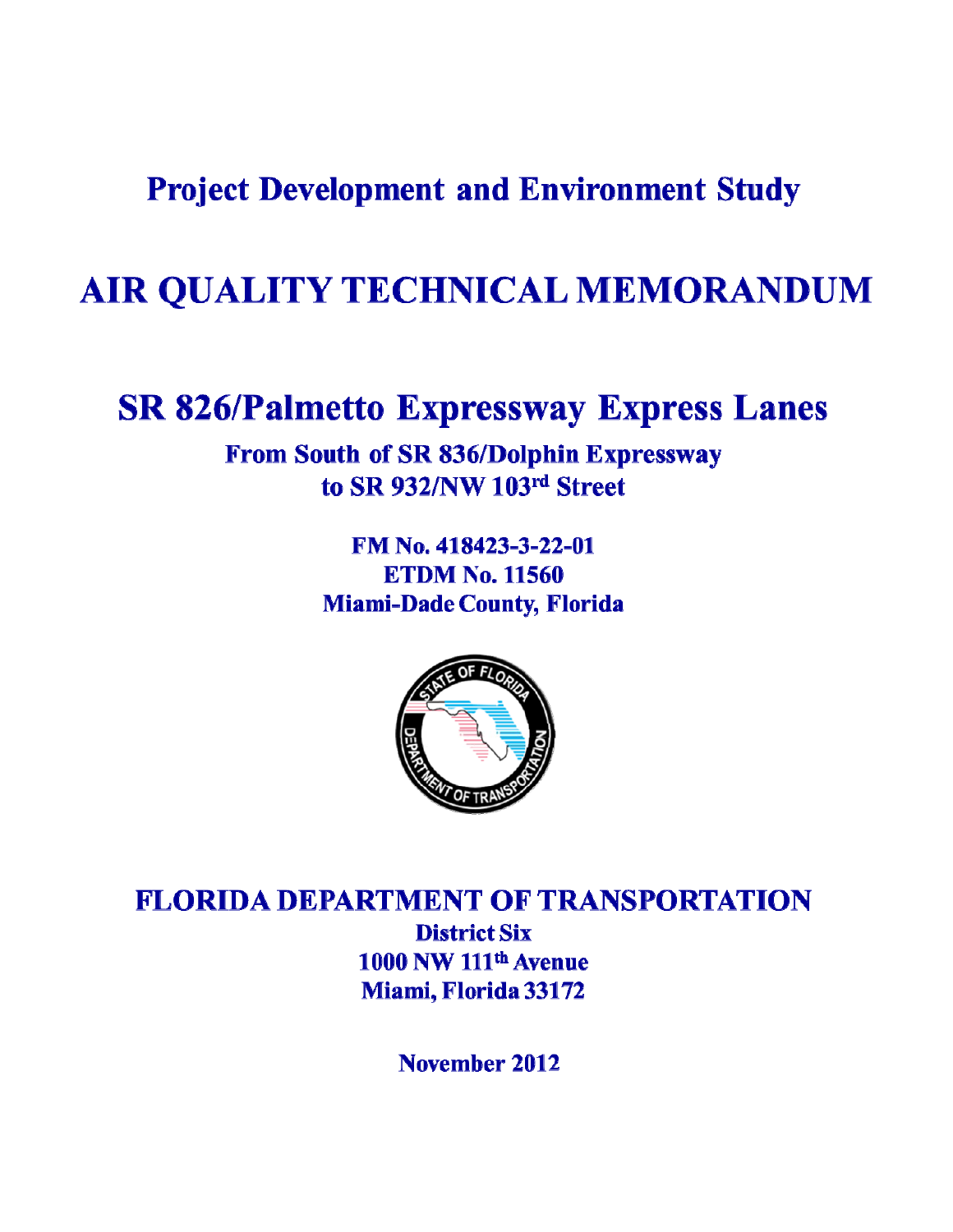

*Air Quality Technical Memorandum*

## **MEMORANDUM**

Date: November 2012 To: Dat Huynh, P.E., District Project Development Engineer Florida Department of Transportation, District Six From: URS Corporation Southern **Subject: Air Quality Technical Memorandum SR 826/Palmetto Expressway Express Lanes From South of SR 836/Dolphin Expressway to SR 932/NW 103rd Street Miami-Dade County, Florida FM No. 418423-3-22-01 ETDM No. 11560** 

The Florida Department of Transportation (FDOT) is conducting a Project Development and Environment (PD&E) Study for roadway improvements along State Road (SR) 826/Palmetto Expressway (SR 826) from south of SR 836/Dolphin Expressway (SR 836) to SR 932/NW 103rd Street in Miami-Dade County, Florida.

The objective of this PD&E study is to provide documented environmental and engineering analyses that will assist the FDOT and the Federal Highway Administration in reaching a decision on the conceptual design for the roadway improvements to SR 826. This PD&E study complies with the requirements of the National Environmental Policy Act, which requires the evaluation of the potential impacts (both positive and negative) that a project has on its physical, natural, social, and cultural environment.

The purpose of this *Air Quality Technical Memorandum* is to present the findings of the air quality evaluation conducted for the SR 826 Express Lanes PD&E Study. The potential for air quality impacts in the areas surrounding the project corridor was assessed for the viable project alternatives, including the No-Build Alternative, in accordance with Volume 2, Chapter 16 of the FDOT *PD&E Manual* (dated April 27, 2010).

The project was evaluated to determine if an air quality analysis using the FDOT's screening model, CO Florida 2004 (released September 7, 2004) would be required to evaluate the air quality effects that would be caused by the proposed improvements to the project corridor and to determine whether project-related motor vehicle emissions would cause or contribute to an exceedance of the National Ambient Air Quality Standard (NAAQS) for carbon monoxide.

This project is included in the area's Transportation Improvement Program that has been approved by the Miami-Dade Metropolitan Planning Organization. As of June 2005, Miami-Dade County has been designated as in attainment for all of the NAAQS under the criteria provided in the Clean Air Act. Therefore, the Clean Air Act conformity requirements do not apply to this project and an analysis using the CO Florida 2004 model was not required.